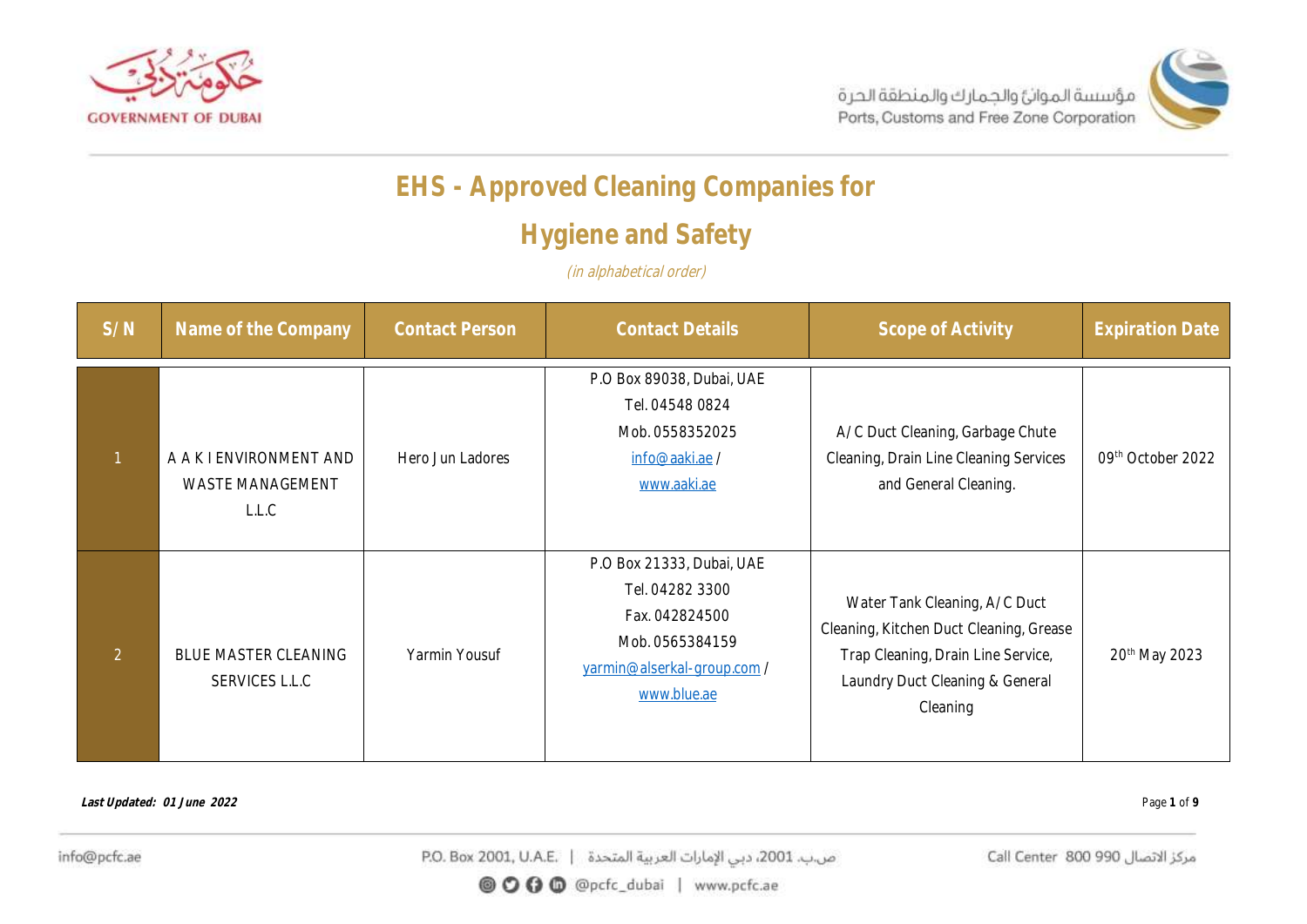



**Hygiene and Safety** 

(in alphabetical order)

| S/N            | Name of the Company                              | <b>Contact Person</b> | <b>Contact Details</b>                                                                                                          | Scope of Activity                                                                                                                                                                  | <b>Expiration Date</b>         |
|----------------|--------------------------------------------------|-----------------------|---------------------------------------------------------------------------------------------------------------------------------|------------------------------------------------------------------------------------------------------------------------------------------------------------------------------------|--------------------------------|
| 3              | <b>EASY SOLUTION</b><br>TECHNICAL SERVICES L.L.C | Ajay Dhir             | P.O Box 127857, Dubai, UAE<br>Tel. 045133930<br>Fax. 044542293<br>Mob. 0556740787<br>Ajay@ezsolution.me /<br>www.ezsolutions.me | Water Tank Cleaning and Disinfection,<br>Kitchen Extraction Duct Cleaning, Sump<br>Pit Tank Cleaning, Drain Line Jetting,<br>Laundry Ducts Cleaning and AC Duct<br>Cleaning        | 15 <sup>th</sup> December 2022 |
| $\overline{4}$ | EPSCO LLC                                        | Arun Pillai           | PO Box 53301, Dubai, UAE<br>Tel. 048804670<br>Fax. 048804671<br>Mob. 0509462553<br>arun@epsco-intl.com /<br>www.epsco-intl.com  | Water Tank Cleaning & Disinfection,<br>Kitchen Duct Cleaning, A/C Duct<br>Cleaning, Drain Line Cleaning, Mould<br>Removal & Remediation, Grease Trap<br>Cleaning, General Cleaning | 28 <sup>th</sup> June 2022     |

**Last Updated: 01 June 2022** Page **2** of **9**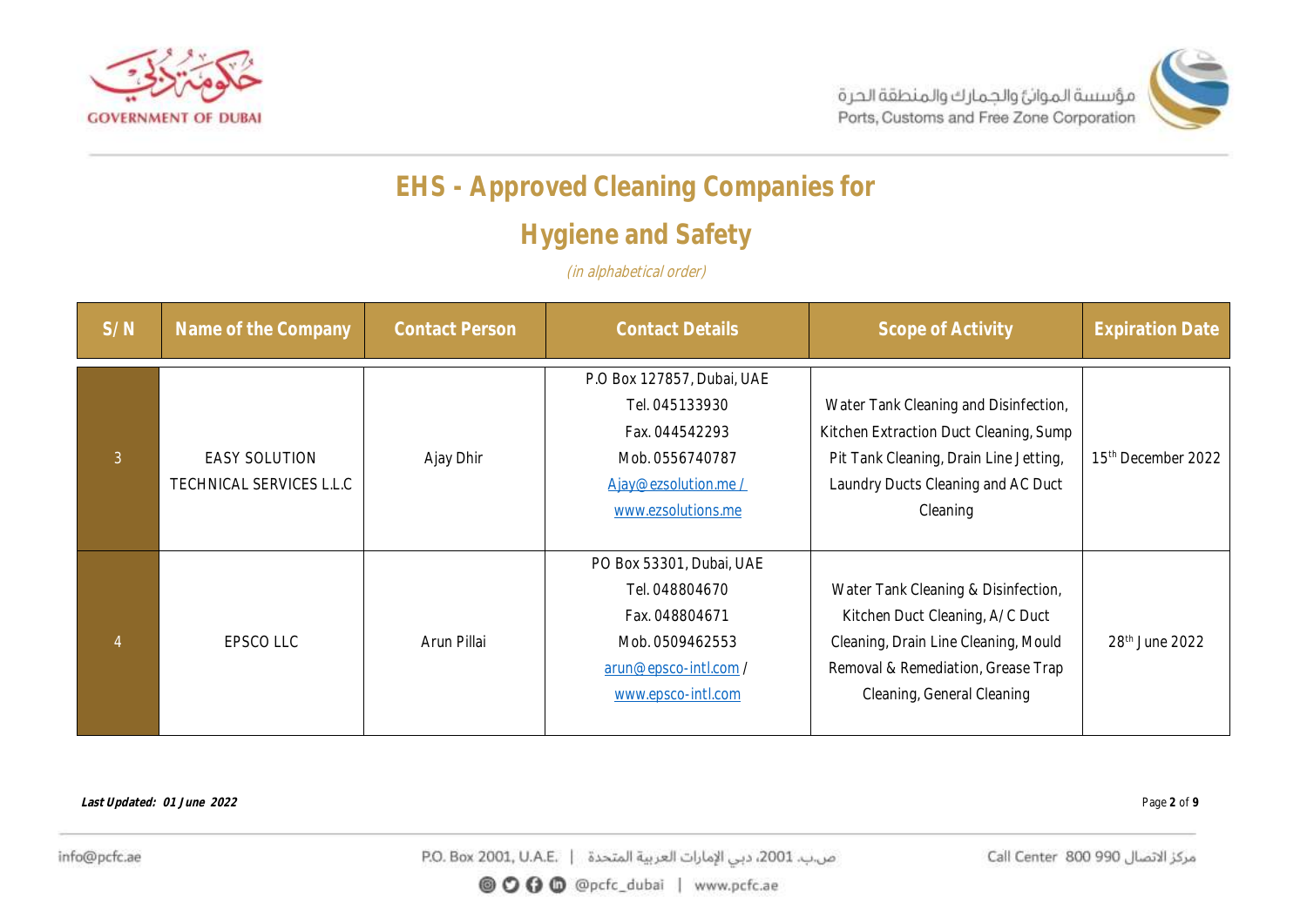



**Hygiene and Safety** 

(in alphabetical order)

| S/N | Name of the Company                               | Contact Person | <b>Contact Details</b>                                                                                                                         | Scope of Activity                                                                                                  | <b>Expiration Date</b>     |
|-----|---------------------------------------------------|----------------|------------------------------------------------------------------------------------------------------------------------------------------------|--------------------------------------------------------------------------------------------------------------------|----------------------------|
| 5   | <b>GREEN HORIZON BUILDING</b><br>CLEANING (L.L.C) | Shahul Hameed  | PO Box 251712, Dubai, UAE<br>Tel. 04 2243144<br>Fax. 04 2243424<br>Mob. 0507372490<br>greenhorizonllc@gmail.com /<br>www.greenhorizondubai.com | A/C duct cleaning, Water Tank<br>Cleaning, Kitchen Extraction System<br>Cleaning & Degreasing, General<br>Cleaning | 28 <sup>th</sup> June 2022 |
| 6   | <b>IMDAAD LLC</b>                                 | Ajesh Sreedevi | PO Box 18220, Dubai, UAE<br>Tel. 043509029<br>Fax. 043387311<br>Mob. 0509581656<br>Ajesh.Sreedevi@Isnaad.ae /<br>www.imdaad.ae                 | Water Tank Cleaning and Disinfection                                                                               | 09th February 2023         |

**Last Updated: 01 June 2022** Page **3** of **9**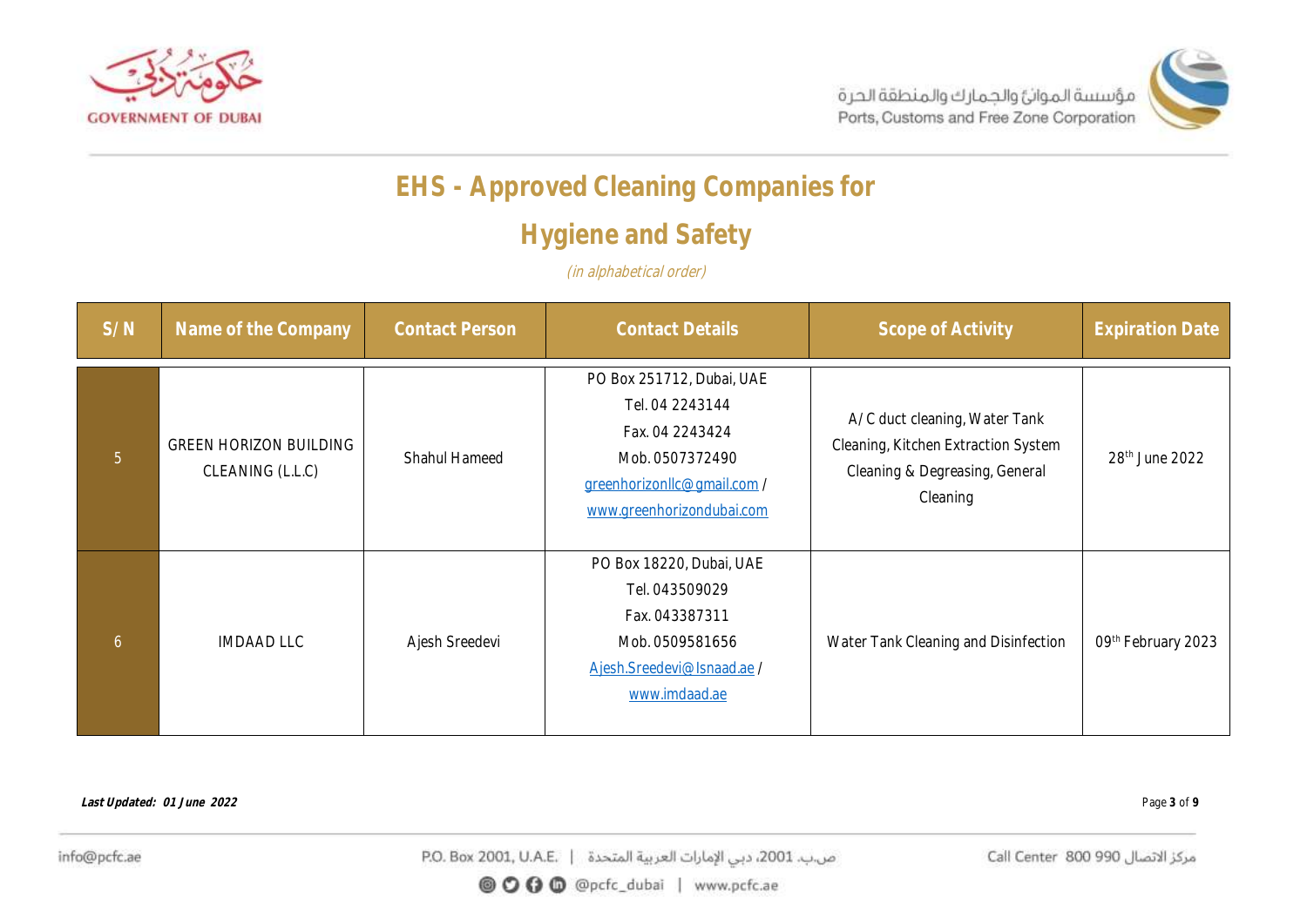



**Hygiene and Safety** 

(in alphabetical order)

| S/N | Name of the Company                    | <b>Contact Person</b> | <b>Contact Details</b>                                                                                                      | Scope of Activity                                                                                                                          | <b>Expiration Date</b> |
|-----|----------------------------------------|-----------------------|-----------------------------------------------------------------------------------------------------------------------------|--------------------------------------------------------------------------------------------------------------------------------------------|------------------------|
|     | MAZMO ENVIRONMENTAL<br><b>SERVICES</b> | Adarsh M Basheer      | PO Box 123315, Dubai, UAE<br>Tel. 042559123<br>Fax. 042559135<br>Mob. 0559548018<br>info@mazmouae.com /<br>www.mazmouae.com | Water Tank Cleaning, Grease Trap<br>Cleaning, Kitchen Exhaust & A/C Duct<br>Cleaning, Sewage Tank Cleaning, Drain<br>Line Jetting Services | 09th February 2023     |
| 8   | MEGA METER CLEANING<br>SERVICES L.L.C  | Shahbaz Ali           | PO Box 337249, Dubai, UAE<br>Tel. 045575288<br>Fax. 045532673<br>Mob. 0523055322<br>info@megameter.org /<br>megameter.org   | HVAC Duct Cleaning, A/C Duct<br>Cleaning, Water Tank Cleaning and<br>General Cleaning                                                      | 24th April 2023        |

**Last Updated: 01 June 2022** Page **4** of **9**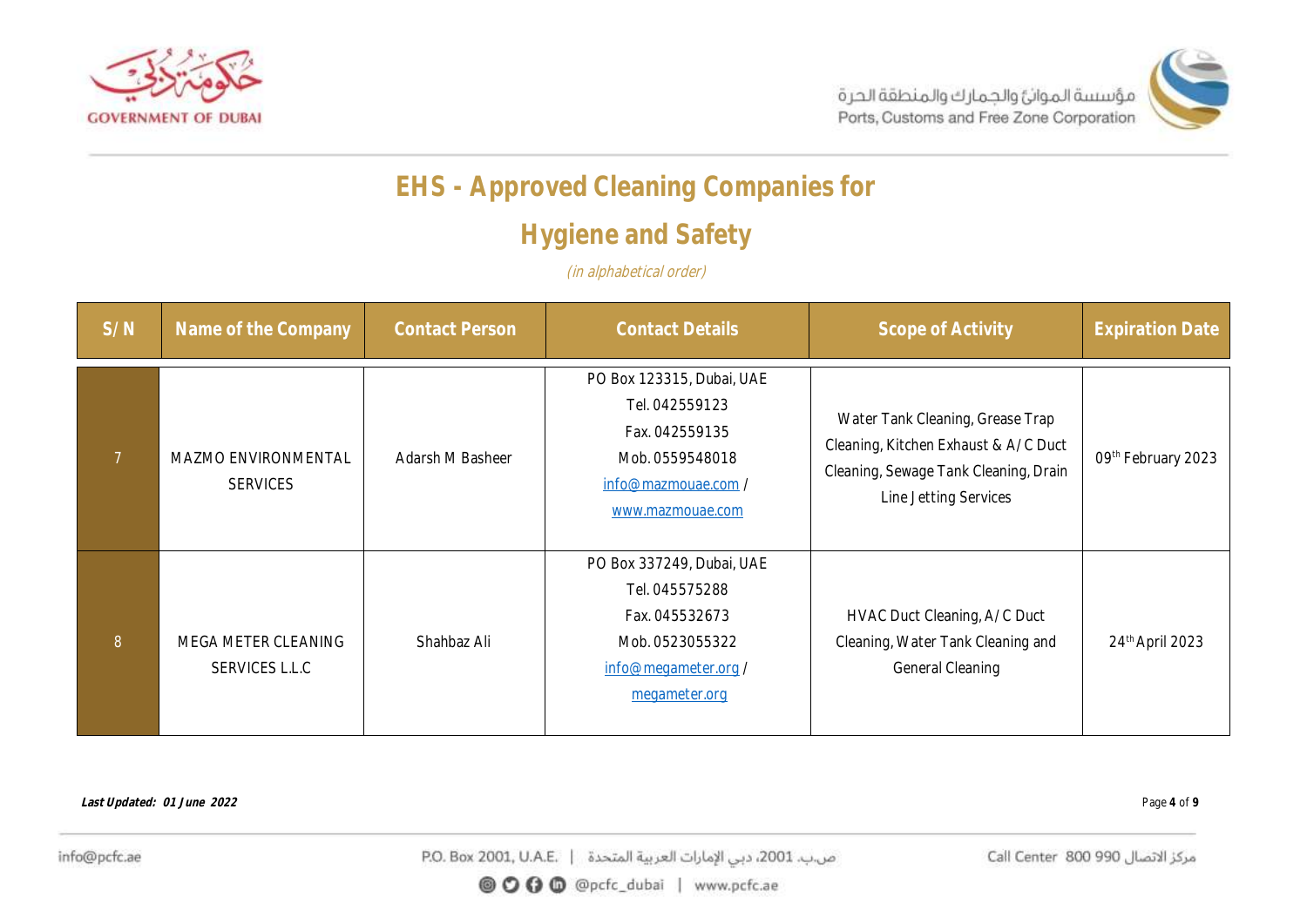



**Hygiene and Safety** 

(in alphabetical order)

| S/N | Name of the Company                                       | <b>Contact Person</b> | <b>Contact Details</b>                                                                                                         | Scope of Activity                                                                                                                                                                               | <b>Expiration Date</b>     |
|-----|-----------------------------------------------------------|-----------------------|--------------------------------------------------------------------------------------------------------------------------------|-------------------------------------------------------------------------------------------------------------------------------------------------------------------------------------------------|----------------------------|
| 9   | M K O FACILITES<br>MANAGEMENT                             | Azhar Ishad           | PO Box 212046, Dubai, UAE<br>Tel. 043997780<br>Fax. 043997781<br>Mob. 0502119968<br>azhar.irshad@mkofm.com /<br>www.mkofm.com  | Water Tank Cleaning & Disinfection and<br>General Cleaning                                                                                                                                      | 07 <sup>th</sup> June 2022 |
| 10  | PERFECT ENVIRONMENTAL<br>PROTECTION<br>TECHNOLOGIES L L C | Sapnil Verlekar       | PO Box 27985, Dubai, UAE<br>Tel. 04439 6683<br>Fax. 04439 6679<br>Mob. 0554091127<br>info@peptechme.com /<br>www.peptechme.com | HVAC Duct Cleaning and Sanitizing,<br>Kitchen Exhaust & Laundry Ducts<br>Cleaning, Water Tank Cleaning &<br>Disinfection, Garbage Chute/ Linen<br>Chute Cleaning, Kitchen Drain Line<br>Jetting | 29th August 2022           |

**Last Updated: 01 June 2022** Page **5** of **9**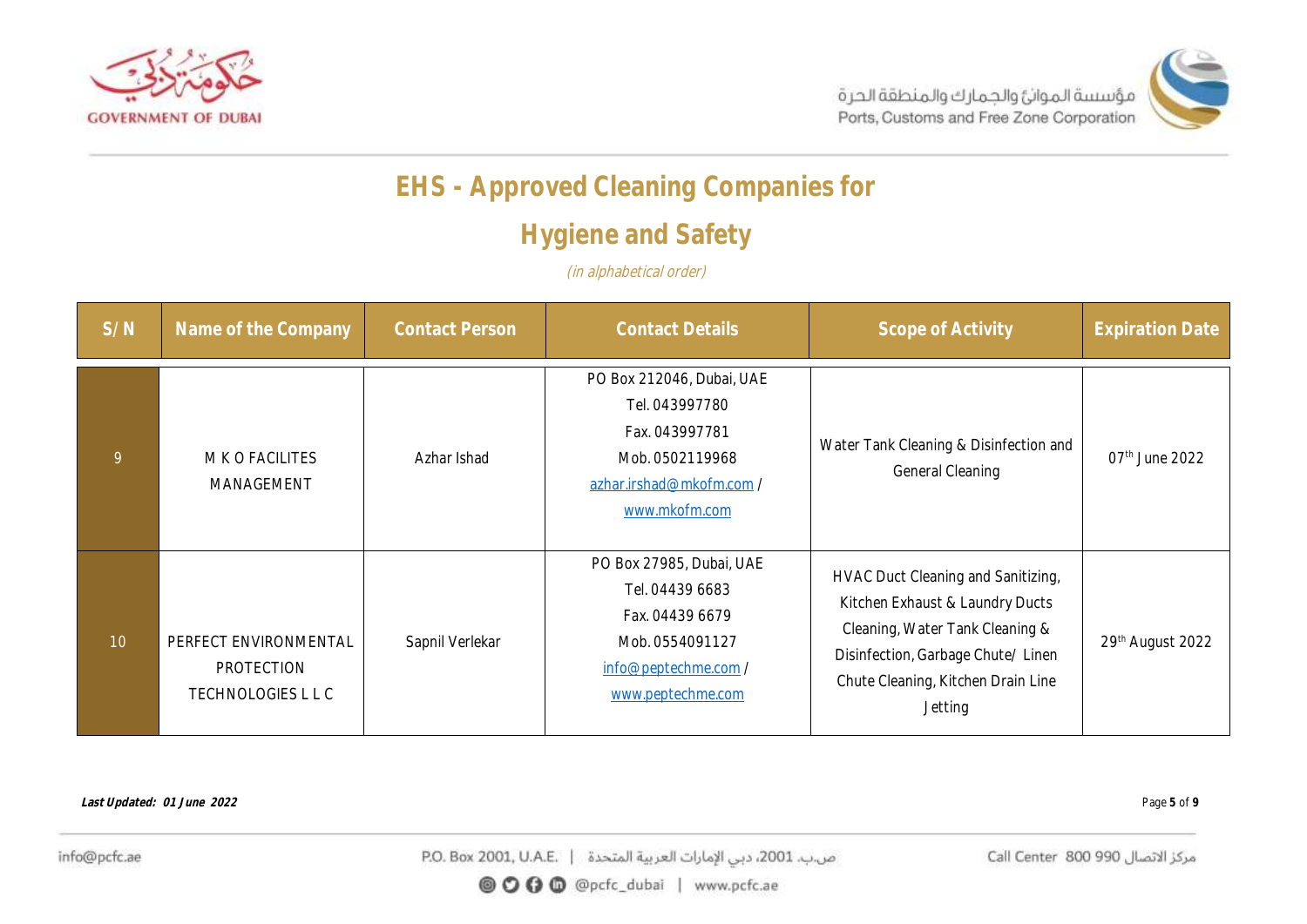



**Hygiene and Safety** 

(in alphabetical order)

| S/N             | Name of the Company                                   | <b>Contact Person</b> | <b>Contact Details</b>                                                                                                               | Scope of Activity                                                                                                                                   | <b>Expiration Date</b>         |
|-----------------|-------------------------------------------------------|-----------------------|--------------------------------------------------------------------------------------------------------------------------------------|-----------------------------------------------------------------------------------------------------------------------------------------------------|--------------------------------|
| 11              | <b>QUALITY CARE BUILDING</b><br>CLEANING SERVICES LLC | Sarfaraz Ahmad        | PO Box 30187, Dubai, UAE<br>Tel. 04238 6352<br>Fax. 04238 6353<br>Mob. 0559480083<br>sarfaraz@qualitycare.ae /<br>www.qualitycare.ae | Water Tank Cleaning & disinfection,<br>Kitchen Hood & Exhaust Duct Cleaning,<br>A/C Duct Cleaning, Laundry Duct<br>Cleaning, Garbage Chute Cleaning | 08th September<br>2022         |
| 12 <sup>°</sup> | RASHEED NOOH CLEANING<br>SERVICES L.L.C               | Muhammad Juman        | PO Box 68962, Dubai, UAE<br>Tel. 042215594<br>Mob. 0545616776<br>rasheednoohdxb@qmail.com /<br>info@cleaningexpertservices.com       | <b>Grease Trap Cleaning Services</b>                                                                                                                | 26 <sup>th</sup> December 2022 |

**Last Updated: 01 June 2022** Page **6** of **9**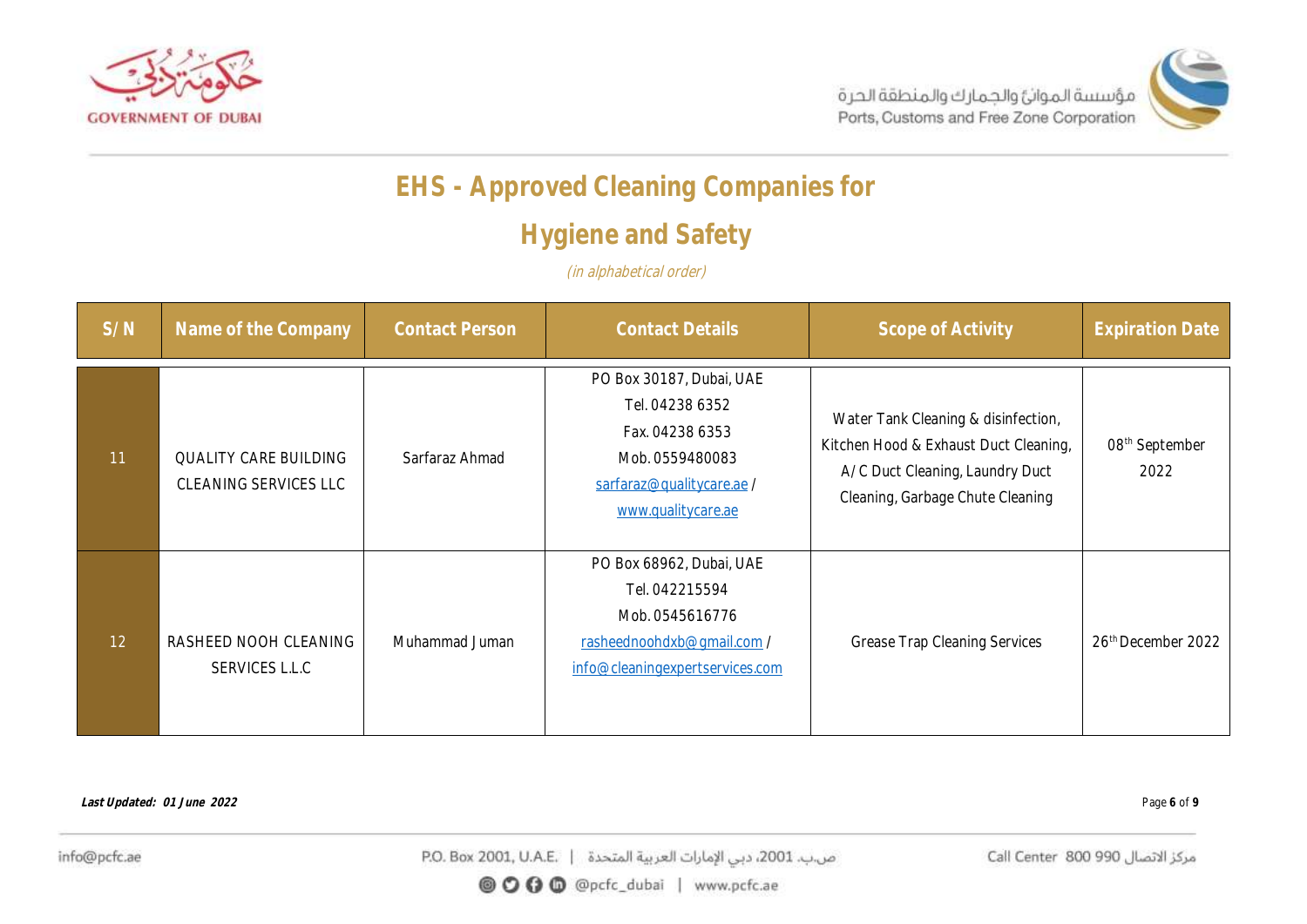



**Hygiene and Safety** 

(in alphabetical order)

| S/N | Name of the Company                           | <b>Contact Person</b> | <b>Contact Details</b>                                                                                                                 | Scope of Activity                                                                                                                                                       | <b>Expiration Date</b>     |
|-----|-----------------------------------------------|-----------------------|----------------------------------------------------------------------------------------------------------------------------------------|-------------------------------------------------------------------------------------------------------------------------------------------------------------------------|----------------------------|
| 13  | REDSPOT<br>ENVIRONMENTAL<br>CLEANING SERVICES | Wilfred Virtudes      | PO Box 21121, Dubai, UAE<br>Tel. 048801091<br>Fax. 048848321<br>Mob. 0556529733<br>wilfred@redspot.ae /<br>www.cleenol.co.uk           | Water Tank Cleaning & Disinfection,<br>A/C Duct Cleaning, Kitchen Duct<br>Cleaning & Degreasing, Grease Trap<br>Cleaning, Drain Line Services and<br>General Cleaning   | 15th February 2023         |
| 14  | RONS ENVIRO CARE LLC                          | Anthony Peirera       | PO Box 52580, Dubai, UAE<br>Tel. 043207678<br>Fax. 043339605<br>Mob. 0553214750<br>info@ronsenvirocare.com /<br>www.ronsenvirocare.com | Grease Trap Cleaning Services, Water<br>Tank Cleaning Services, A/C Duct<br>Cleaning Services, Kitchen Duct<br>Cleaning Services, Drain Line Jetting<br><b>Services</b> | 13 <sup>th</sup> July 2022 |

**Last Updated: 01 June 2022** Page **7** of **9**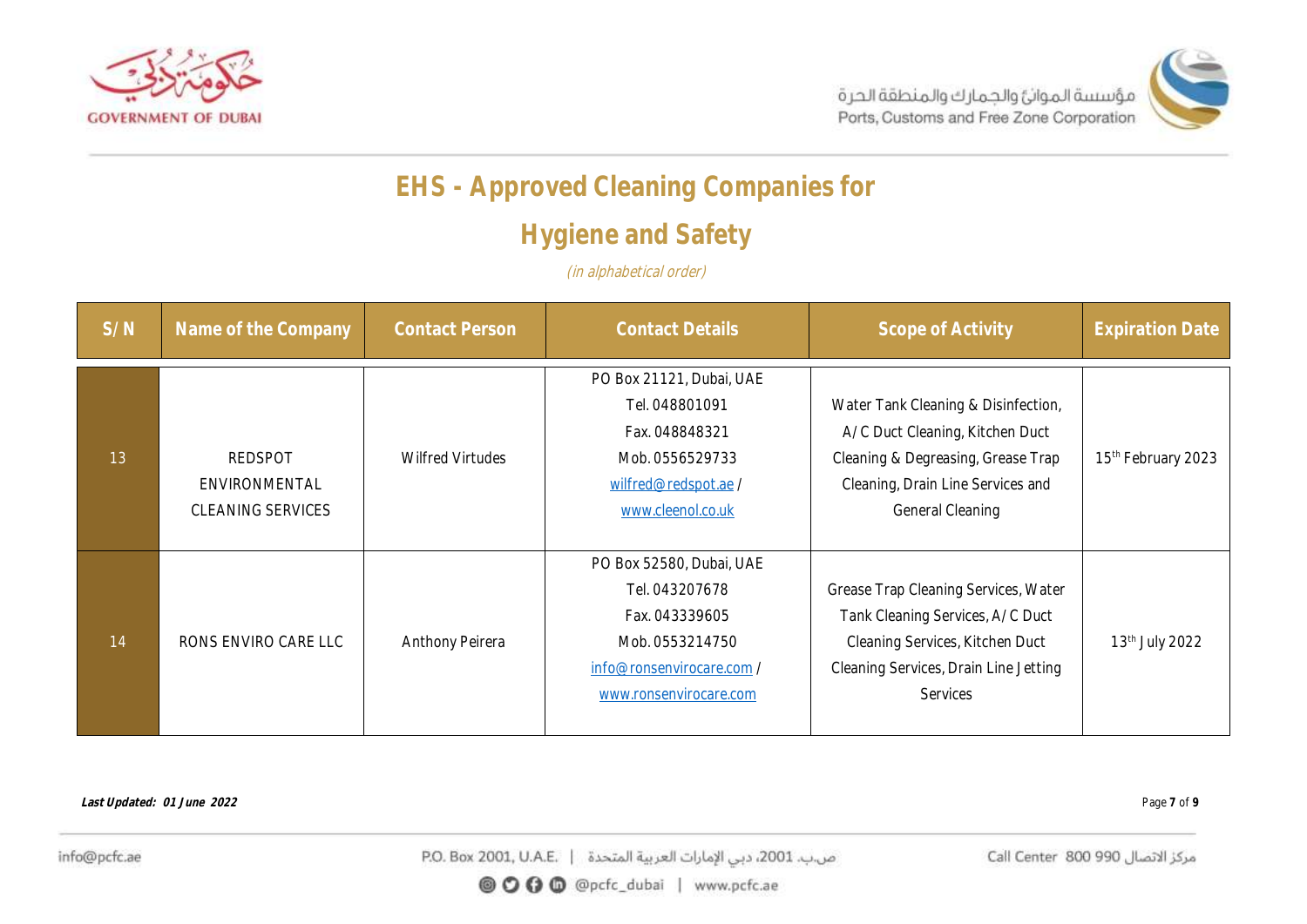



**Hygiene and Safety** 

(in alphabetical order)

| S/N | Name of the Company               | Contact Person | <b>Contact Details</b>                                                                                                                   | Scope of Activity                                                                                                                                                                    | <b>Expiration Date</b>      |
|-----|-----------------------------------|----------------|------------------------------------------------------------------------------------------------------------------------------------------|--------------------------------------------------------------------------------------------------------------------------------------------------------------------------------------|-----------------------------|
| 15  | SPINCO CLEANING<br>SERVICES L.L.C | Mohamad Zahran | PO Box 11836, Dubai, UAE<br>Tel. 045647774<br>Fax. 045647773<br>Mob. 0507505168<br>mohd.z@spincocleaning.com /<br>www.spincocleaning.com | Water Tank Cleaning & Disinfection,<br>A/C Duct & Laundry Duct Cleaning,<br>Kitchen Duct Cleaning & Degreasing,<br>Grease Trap Cleaning, Drain Line<br>Services and General Cleaning | 01 <sup>st</sup> March 2023 |
| 16  | STALWART SOLUTIONS<br><b>LLC</b>  | Surya Govind   | PO Box 85664, Dubai, UAE<br>Tel. 043468485<br>Fax. 043467959<br>Mob. 0529291149<br>info@teamstalwart.com /<br>www.teamstalwart.com       | Water Tank Cleaning and Disinfection<br>Services                                                                                                                                     | 03rd February 2023          |

**Last Updated: 01 June 2022** Page **8** of **9**